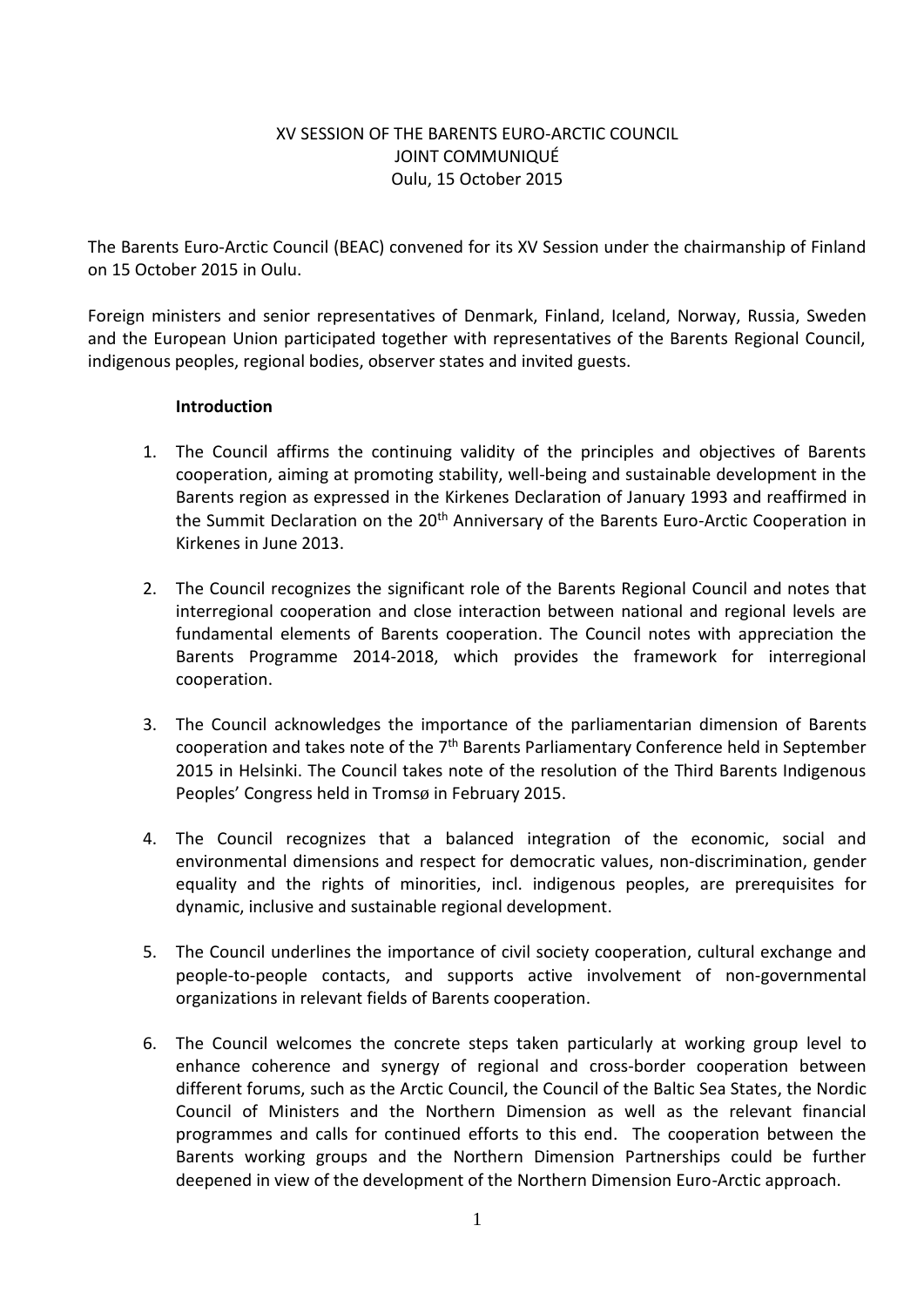# **Economic cooperation, transport and logistics**

- 7. The Council emphasizes the need for intensified economic and business cooperation in releasing the full economic potential of the Barents region. The Council takes note of the Barents Industrial Partnership Meeting held in October 2015 in Oulu to promote crossborder business cooperation and the role of small and medium sized enterprises especially in the sectors of tourism and ICT, as well as the results of the Cleantech Innovations in Minerals Production Conference organized in September 2015 in Helsinki.
- 8. The Council recognizes the important role of cross-border transport connections for economic development and welcomes the Joint Declaration of the BEATA High Level Meeting in September in Rovaniemi, Finland, confirming the intention to continue work on the proposal for a Joint Barents Transport Plan and to provide guidelines and recommendations for the development of all modes of transport in the border-crossing corridors. The Council welcomes as part of this work the document prepared by the expert working group on the Cross-Border Road Corridors in the Barents region. The Council calls for coordination between these activities and the existing transport networks within the framework of other regional formats, in particular the Northern Dimension Partnership on Transport and Logistics.
- 9. The Council notes the future potential of the Northern Sea Route which would benefit the Barents region and provide economic and business opportunities to all member states of the Barents Euro-Arctic Council, taking environmental aspects into account.
- 10. The Council calls for strengthened cooperation on renewable energy and energy efficiency in the Barents cooperation framework as well as through partnerships between local authorities and the business sector. The Council acknowledges the role of the forest sector in the development of bio-economy and renewable energy and takes note of the Barents Forest Forum held in September 2015 in Joensuu, Finland.
- 11. The Council takes note of the growing attractiveness of the Barents region for international tourism and recognizes the importance of Barents tourism cooperation for the development of ecologically, socially and culturally sustainable tourism. The Council encourages the development of tourism-related goods and services drawing on the rich cultural competence of people in the Barents region and acknowledges the potential of ecotourism that sustains the wellbeing of local people and increases environmental awareness.
- 12. The Council underlines the importance of environmental concerns and corporate social responsibility in all economic activities.

### **Environment and climate change**

13. The Council recognizes the importance of the work to improve air and water quality and waste management in order to enhance the prerequisites for long term prosperity, human health and the good state of the environment in the region. The Council welcomes the progress in reducing the number of Barents environmental hot spots and calls for enhanced action with the aim of eliminating them from the Barents hot spots list. The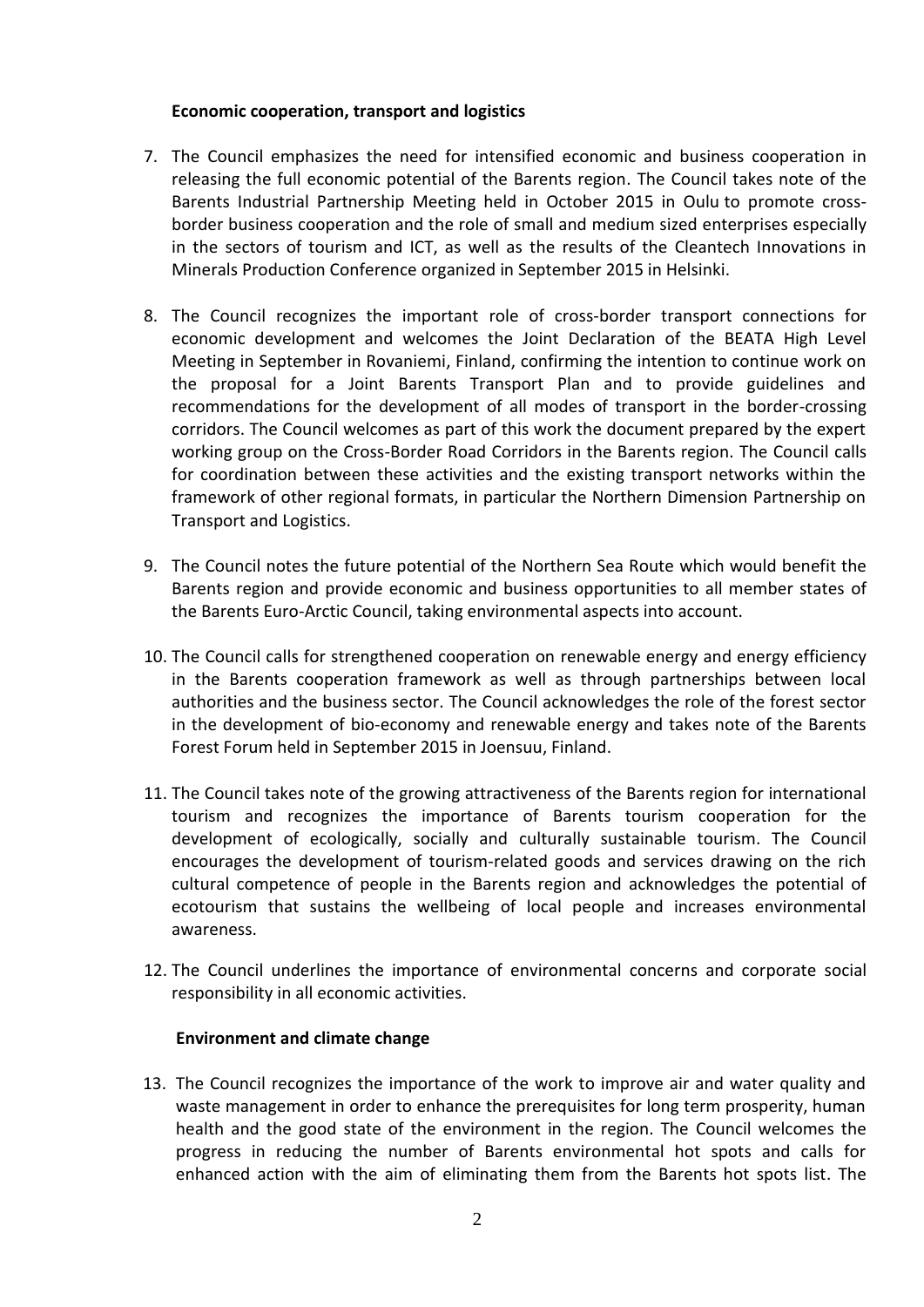Council commends the environmental efforts of the Northern Dimension Environmental Partnership and the Nordic Environment Finance Corporation in the Barents region.

- 14. The Council underlines the value of large areas of clean environment and untouched wilderness in the region and the importance of further cooperation and measures on protecting intact forests, wetlands and coastal areas in order to preserve the region's rich biodiversity in the light of economic activity and climate change. The Council welcomes the finalization of the 1<sup>st</sup> phase of the Barents Protected Areas Network project implemented at the regional level.
- 15. The Council emphasizes the need to limit the rise in the global average temperature to below two degrees, and to this end reaffirm the commitment of the member states of the Barents Euro-Arctic Council to contribute to the adoption of an international climate agreement in Paris in December 2015. Adaptation to climate change requires cooperation not only at the global but also at national, regional and local levels. Barents cooperation can contribute to the mitigation of climate change by reducing emissions of local greenhouse gases and short-lived climate pollutants, such as black carbon, and by promoting the use of renewable energy sources.
- 16. The Council acknowledges the launch of concrete activities for the implementation of the Action Plan on Climate Change for Barents cooperation adopted in 2013 and calls for all the BEAC Working Groups to further implement the priorities and projects envisaged in this plan. The Council foresees an update of the project list in the Action Plan by the end of 2016, with contributions from all relevant working groups.
- 17. The Council emphasizes the need for the Barents region countries to contribute to the implementation of the post-2015 Development Agenda, including sustainable development goals, as well as to the global 10-Year Framework of Programmes on Sustainable Consumption and Production. The Council calls for improved resource efficiency and emphasizes the importance of a circular and green economy, which contributes to mitigating climate change and reducing environmental degradation at the same time as it creates business opportunities and new jobs.
- 18. The Council commends the cooperation among emergency and rescue services in the Barents region and notes that the Barents Rescue 2015 was successfully held in September 2015 in Kittilä, Finland. The Council notes that prevention and response to natural and man-made disasters, including oil spills and radioactive pollution, should be further developed and possible synergies with other regional forums, especially the Arctic Council, should be considered in planning the improvements needed for enhancing operational efficiency.

#### **Human and social development**

19. The Council acknowledges the important work done for the empowerment and social inclusion of young people in the region and welcomes the initiatives to strengthen the knowledge-base on young people´s living conditions in the Barents region. The Council calls for continued efforts on the part of all member states to support cross-border mobility and people-to-people contacts in the region.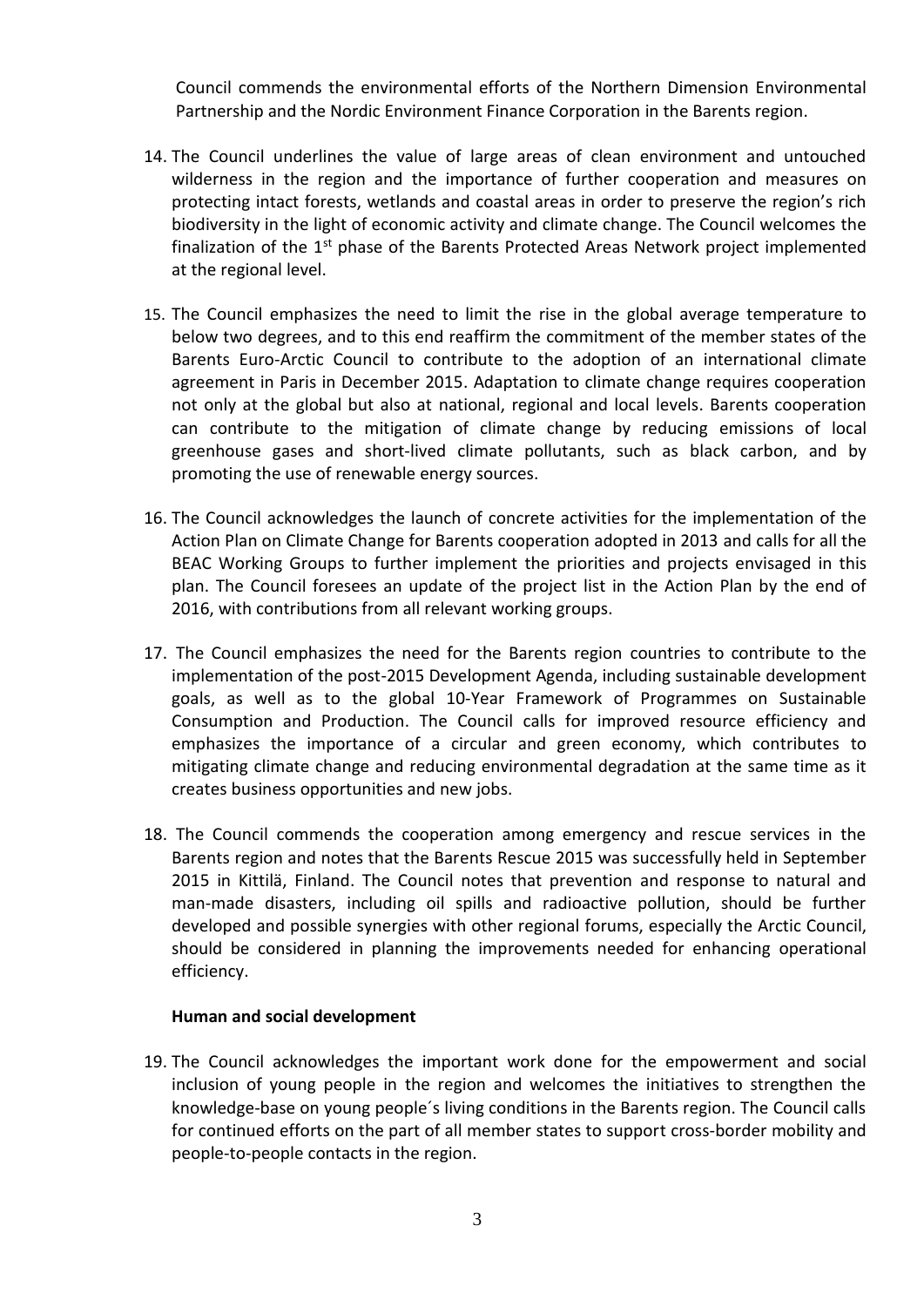- 20. The Council pays special attention to the protection and social inclusion of vulnerable groups in the region and welcomes the valuable contribution of the Children and Youth at Risk programme in this regard.
- 21. The Council recognizes that health and social development are vital for the individual and for society in the Barents region. The Council welcomes the adoption of the 5<sup>th</sup> Barents Cooperation Programme on health and related social issues, which focuses on communicable diseases, non-communicable diseases and the development of health systems and social services. Exchange of information and experience is important, especially for the prevention and control of communicable diseases.
- 22. The Council acknowledges the central role of cultural cooperation in promoting the Barents identity and contacts between civil society and culture institutions. The Council appreciates the dedicated work for the development of the Barents Culture Scholarships and takes note of the new Barents Cultural Initiative Incubator project which supports the creation of cultural events and projects. The Council welcomes the meeting of core regional structures operating in the field of culture, held in Kotka, Finland, in May 2014, which adopted recommendations on how to secure synergy and build a more systematic approach in relevant regional activities.
- 23. The Council underlines the need for further strengthening of academic cooperation and mobility in the Barents Region in response to needs in the field of human resources, research and innovation.
- 24. The Council reaffirms the commitment of the Barents Member States to protect and promote the rights of indigenous peoples and to fulfil their obligations in this regard, including by ensuring indigenous peoples' effective participation, through their own representative institutions, in decision-making at all levels on issues affecting them. The Council further reaffirms the right of indigenous peoples to freely pursue their economic, social and cultural development. The Council confirms that Indigenous Peoples' knowledge, traditional practices and strategies to sustain their environment shall be respected and taken into account in the Barents Euro-Arctic region.
- 25. The Council recognizes the right of the Working Group of Indigenous Peoples to participate at all levels of Barents cooperation and affirms the commitment of the four Barents region countries to provide financial support to this end.

### **Financing**

- 26. The Council welcomes the final report and the recommendations of the Ad Hoc Expert Group investigating the possibility of establishing a financial mechanism for the Barents region and concludes that at this stage there is no common ground for establishing a new financial mechanism. The Council calls on the International Barents Secretariat in cooperation with other relevant bodies to start implementing the recommendations of the final report in order to enhance the use of existing financing instruments for the benefit of the Barents region.
- 27. The Council underlines the importance of the Kolarctic and Karelia Cross-Border Cooperation Programmes in the implementation of Barents projects and notes with